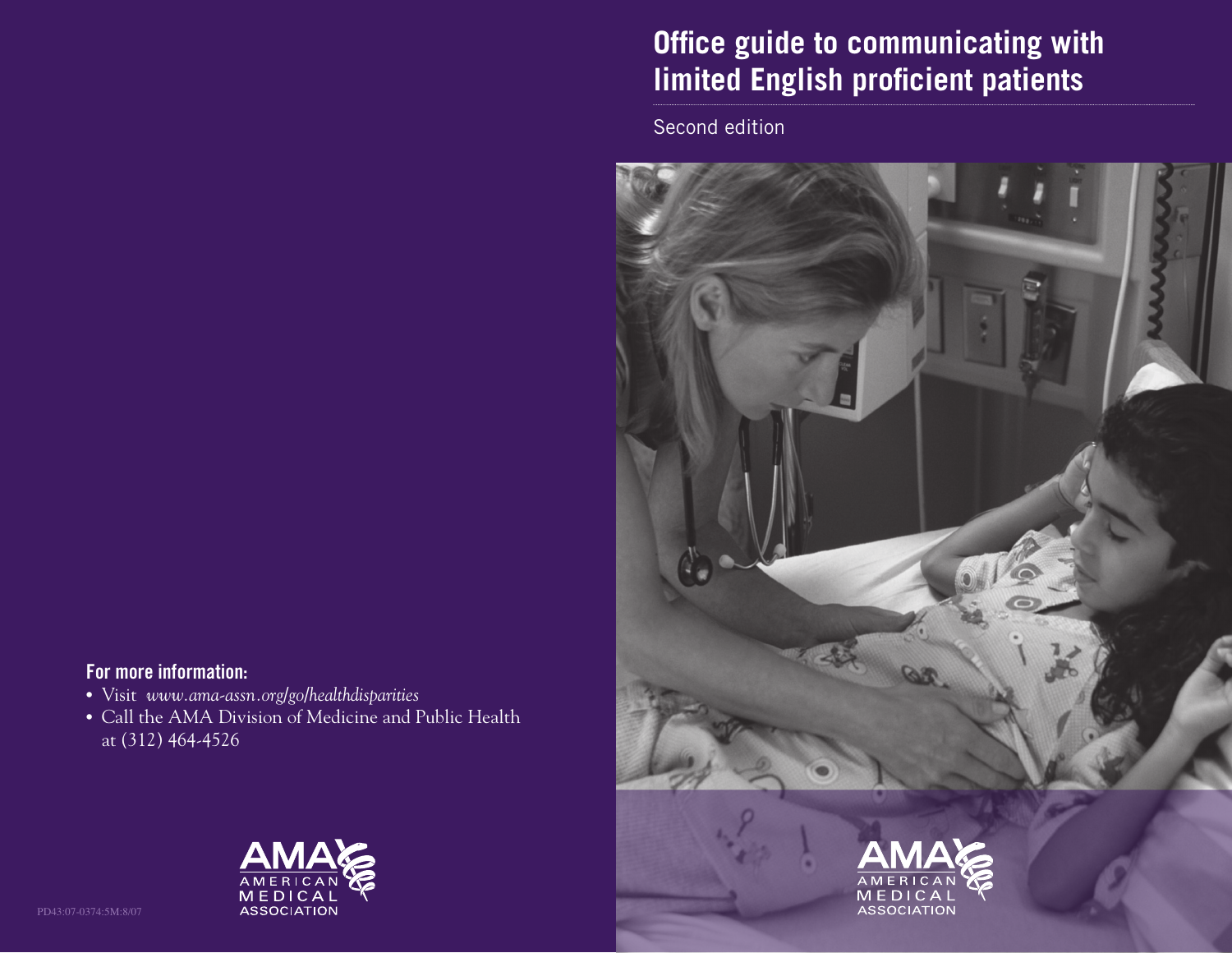# About this guide:

 This guide provides information and resources that physicians and health care staff can use to provide better care to patients with limited English proficiency (LEP). With the LEP population rising in both rural and urban areas of the United States, language gaps between physicians and patients are increasing. This guide offers detailed information on the ways LEP can affect patient care and effective strategies to address the language needs of patients in a culturally, linguistically and ethically appropriate manner.

# FAQ

### What does the term "LEP" mean?

 "LEP" is the acronym for both "limited English proficiency" and "limited English proficient." The U.S. Census Bureau's operational definition for LEP is a patient's self-assessed ability to speak English less than "very well." Approximately 23 million individuals were identified in this category by the 2005 American Community Survey.

# **2** How do I know if I have LEP patients in my practice?

The best way to determine this is to ask the following question:

• "What is your preferred language?"

 Individuals who speak English less than "very well" require some form of language assistance in the health care setting. However, because self-assessment is subjective, even patients who self-identify as English speakers may find health care encounters challenging. Patients may also require language assistance to understand unfamiliar medical concepts and terminology.

 In the clinical encounter, if your patients: (1) ask very few questions or rarely initiate conversation; (2) simply nod or say "yes" in response to your questions or comments; or (3) give inappropriate or inconsistent answers to your questions, it can be useful to verify their understanding by asking them to explain back to you what you have discussed during the appointment. Some patients may have cultural reasons for nodding or saying yes, even when they do not agree.

# How do language barriers affect quality of care and patient safety?

 Individuals with LEP face a great risk for poor communication during health care encounters.

- a) Patient-physician miscommunication
	- May result in: delayed diagnoses, misunderstanding of care plan, medication errors, lack of follow-through by the patient, misuse of health services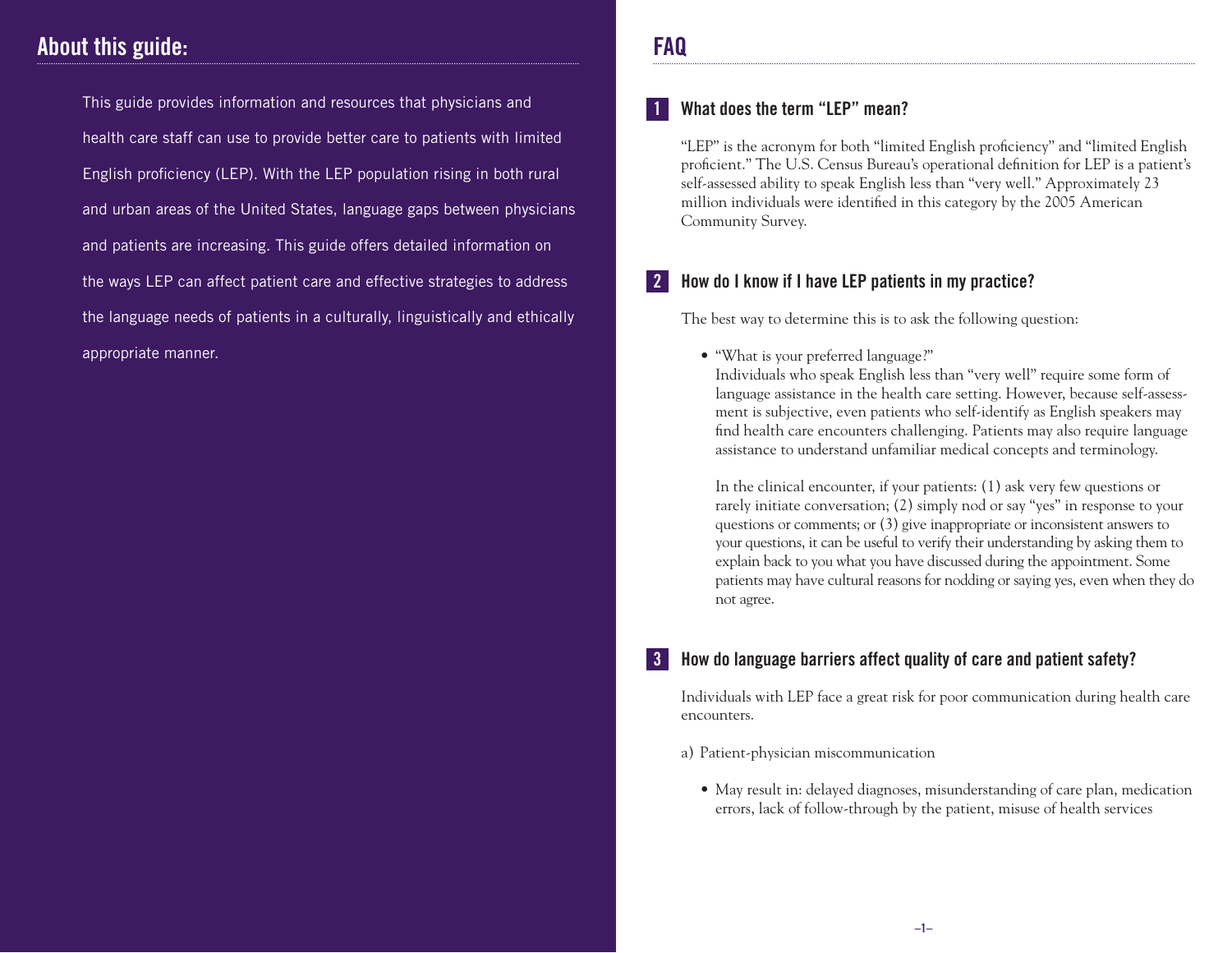b) Lack of trust and confidence in the physician

 • May result in: low patient satisfaction, lack of patient willingness to ask questions, to follow prescribed treatment plans and/or to share information vital to making accurate diagnoses

 When a patient and physician don't speak the same language, there is less opportunity for them to develop rapport or to share small talk, to obtain a comprehensive patient history, to learn clinically relevant information and to increase the emotional engagement in treatment.

## 4 What is the relationship between language assistance and cultural competency?

 Language and culture are very closely linked. Culture is encoded in language through forms of expression, communication preferences and the way words are used (e.g., "The door is closed" versus "The door closed"). As a result, communicating with patients in a language they understand is imperative—but it is just one step in providing effective and respectful care.

 Health care that is patient-centered and ethically appropriate should respect and respond to a patient's cultural background. Modesty, refusal to eat certain foods and observance of religious rituals are examples of cultural factors that must be taken into account during clinical encounters. Even when patients and physicians share the same language, they will rarely share the same cultural background.

 The way in which patients interact with health care practitioners can also be influenced by culture. To effectively communicate—regardless of language or cultural differences—physicians must specifically ask patients about their needs and preferences. Providing patient-centered care means viewing patients as individuals with unique experiences, not simply as members of one ethnic group or another. While it is important to learn about culture-specific health care beliefs that may be common in your patient populations, it is equally important to understand the risks of stereotyping based on cultural assumptions.

 Like other disciplines, cultural competency requires continuing education at the clinical level. It is important to:

- Develop an inquisitive attitude toward your patients' cultural backgrounds, especially as they might relate to health beliefs and clinical decision making
- Refine your skills for communicating across cultures
- Train your staff members to understand the ways social and cultural factors can affect patients' health beliefs and behaviors
- Empower patients to take active roles in medical encounters
- Strive to build trust with all your patients

 On an organizational level, physicians should try to make sure that the diversity of their staff reflects the patients they are serving. Physicians should also strive to ensure that the larger systems in which they work have the ability to: assess community composition; gather community feedback; collect data on patient race, ethnicity and language preference; monitor patient satisfaction and other clinical performance measures according to demographic characteristics; and maintain culturally and linguistically appropriate education materials, signage, and health promotion and disease prevention interventions.<sup>1</sup>

 Visit these online resources for more information on providing health care in culturally diverse settings:

- Cross Cultural Health Care Program (*www.xculture.org*)
- National Center for Cultural Competence (*http://gucchd.georgetown.edu/nccc*)

# 5 What current and emerging strategies exist that can help physicians care for LEP patients?

 The U.S. Department of Health and Human Services has issued guidance to help physicians gauge their obligation to provide language assistance for LEP patients, according to Title VI of the Civil Rights Act of 1964. When deciding how to provide this assistance, physicians should assess the following factors in their practice<sup>2</sup>:

- 1) The number or proportion of LEP persons eligible to be served or likely to be encountered by the practice
- 2) The frequency with which the LEP individuals come in contact with the practice
- 3) The nature and importance of the program, activity or service provided by the practice to people's lives
- 4)The resources available to the practice and costs

<sup>&</sup>lt;sup>1</sup> Information adapted from The Commonwealth Fund's cultural competency report series, released during the 2006 National Conference on Quality Health Care for Culturally Diverse Populations. Available at: *www.commonwealthfund.org/topics/topics\_show.htm?doc\_id=421983* 

<sup>&</sup>lt;sup>2</sup> Office for Civil Rights. Guidance to Federal Financial Assistance Recipients Regarding Title VI and the Prohibition Against National Origin Discrimination Affecting Limited English Proficient Persons. Available at: *www.hhs.gov/ocr/lep/summaryguidance.html*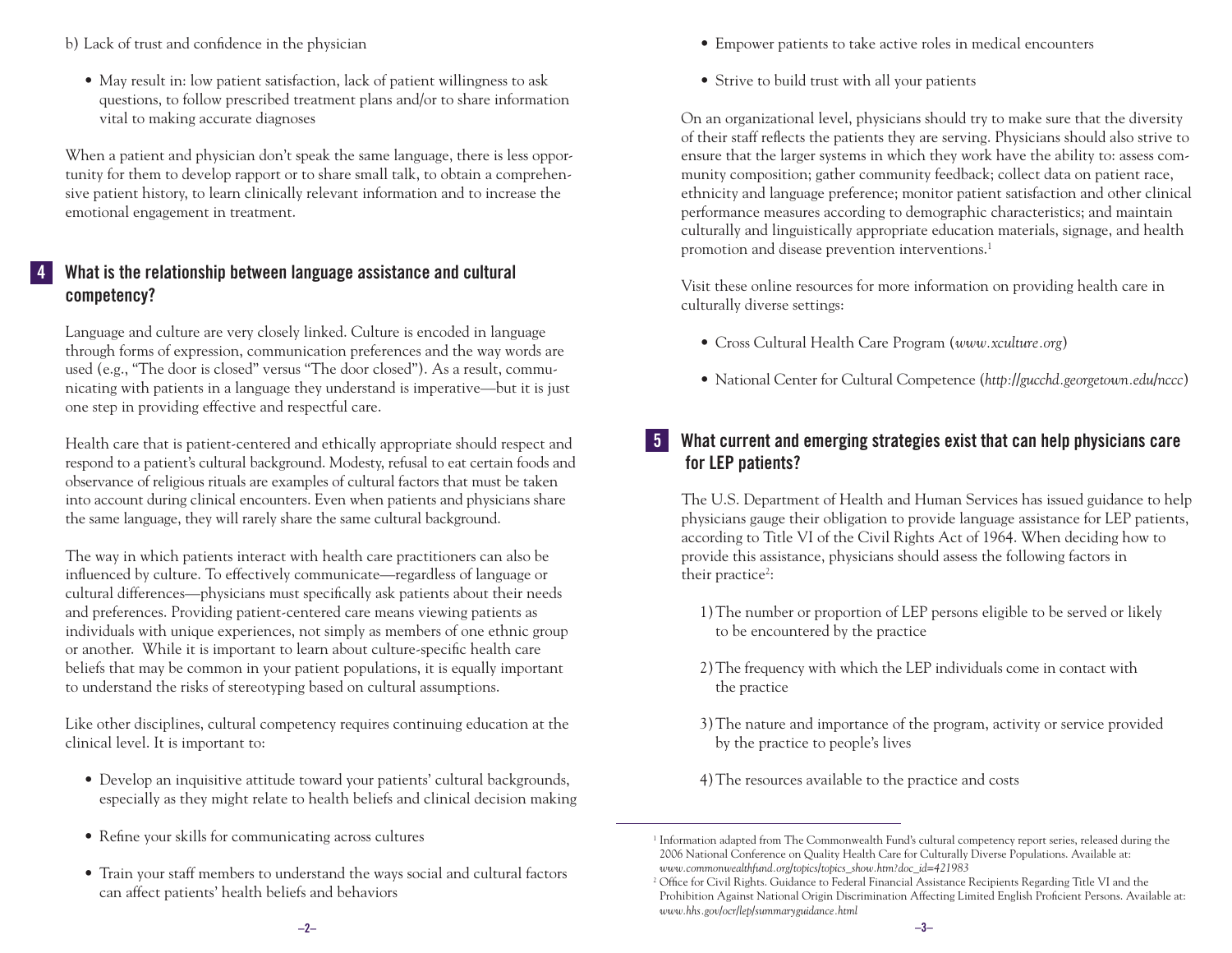Depending on their responses to these four factors, physicians may have multiple options for providing language assistance. Table 1 compares the different types of interpretation with the corresponding potential for their use in ambulatory settings. When referencing this table, it is important to keep in mind that the term "quality of interpretation" is a relative one—national standards for interpreter training are still being developed and there are no standardized methods for assessing interpreter competency. However, physicians should make a reasonable attempt to confirm the competency of interpreters.

#### Table 1

| <b>Type of</b><br>interpreter                     | <b>Average</b><br>availability | <b>Professionalism</b><br>(knows ethics of<br>interpretation) | <b>Comfort to</b><br>patient | <b>Interpreting</b><br>quality | <b>Circumstances</b><br>where inter-<br>preter type is<br>appropriate*       |
|---------------------------------------------------|--------------------------------|---------------------------------------------------------------|------------------------------|--------------------------------|------------------------------------------------------------------------------|
| <b>Trained onsite</b><br>interpreter              | Varied                         | High                                                          | Moderate-<br>high            | High                           | AII                                                                          |
| <b>Trained</b><br>telephonic<br>interpreter       | High                           | Moderate-<br>high                                             | Moderate                     | High                           | AII                                                                          |
| <b>Bilingual</b><br>health care<br>practitioner   | Varied                         | Moderate-<br>high                                             | High                         | Moderate-<br>high              | AII                                                                          |
| <b>Trained</b><br>bilingual staff                 | $low-$<br>moderate             | Moderate-<br>high                                             | Moderate                     | Moderate-<br>high              | Moderate-<br>high risk<br>circumstances<br>(depends on<br>level of training) |
| <b>Untrained</b><br>bilingual staff               | Varied                         | $\overline{\phantom{0}}$ ow                                   | $low-$<br>moderate           | l ow                           | I ow-risk<br>circumstances<br>$***$                                          |
| <b>Bilingual</b><br>family<br>member or<br>friend | Moderate-<br>high              | Low                                                           | Varied                       | l ow                           | I ow-risk<br>circumstances<br>$***$                                          |

Adapted from: Hsieh E. Understanding medical interpreters: re-conceptualizing bilingual health communication. *Health Commun*. 2006; 20:177–186. \*Examples of possible use circumstances:

- Low: Nonmedical communications such as scheduling follow-up or making appointments for referrals; some low-risk medical encounters, such as medication refills, annual influenza vaccination, otitis media recheck
- Moderate: Routine follow-up for chronic disease, patient triage
- High: Consent discussions, diagnostic evaluations for new problems, end-of-life discussions

\*\*Experts in medical communication consider this an option of last resort.

#### **a) Trained onsite interpreter**

 Competency in medical interpretation requires more than fluency in a language or even knowledge of medical terms in that language. Trained medical interpreters are individuals who have received professional instruction in medical concepts and terminology, interpretation skills and process, communication skills, ethics, confidentiality and cultural issues.

 While there is a national code of ethics and the *National Standards of Practice*  for Interpreters in Health Care<sup>3</sup>, training standards are still in the process of being developed. No specific certification requirements currently exist for use by all training organizations.

 Many health care organizations and some insurers will provide access to onsite medical interpreters. If you do not have access to these resources in your clinical setting, you can access community-based, trained medical interpreters through:

- Local language agencies
- Community colleges
- Social service programs such as legal aid, welfare assistance programs, immigration programs, migrant health clinics and English as a Second Language programs

 Onsite interpreters are preferred for encounters that rely on nonverbal communication (e.g., facial expression, body language), such as when delivering bad news. They may also work best when obtaining informed consent. In these situations, it is important to ensure effective communication and nonverbal cues are appropriately considered to assess whether informed consent truly takes place.

#### **b) Trained telephonic interpreter**

 Trained telephonic interpreters provide offsite multilingual interpretation to the patient and physician by telephone. Companies providing these services can furnish wireless remote headsets for use in areas not wired for telephones or dualhandset equipment that avoids the need to pass the telephone back and forth. (The speaker option available on many phones can also be used for this purpose, if it has good sound quality.) Telephonic interpretation usually works best when a specific telephone in the office is designated for interpretation or when one is placed in every examination room.

 Trained telephonic interpreters are particularly useful for practices with a multilingual patient base, at which it would be difficult to have multiple onsite interpreters. They are most effective for administrative and routine encounters,

<sup>3</sup> Published by the National Council on Interpreting in Health Care. Available at: *www.ncihc.org/sop.php*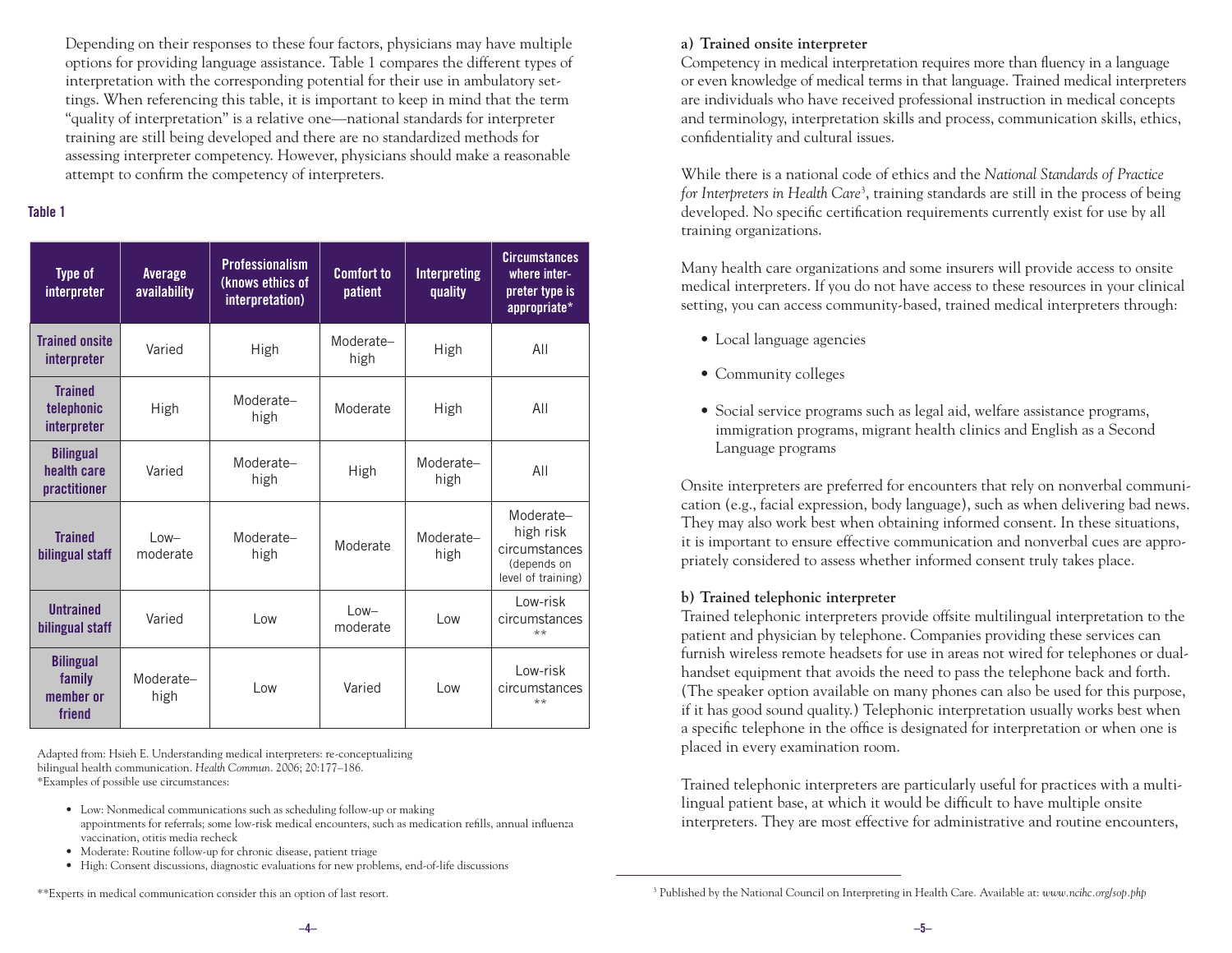when nonverbal communication plays a limited role. Some considerations when choosing telephonic interpreting are cost, miscommunication due to patient dialect and possible discomfort with the use of a telephonic versus an onsite interpreter.

 The National Health Law Program (*www.healthlaw.org*) provides resources for researching interpretation services across the country, such as the *Language Services Resource Guide for Health Care Providers* (October 2006).4

#### **c) Bilingual health care practitioner**

 Being bilingual or being a bilingual medical practitioner does not ensure competency in medical interpretation. Practitioners in this role should complete an interpreter training program to optimize their effectiveness and the quality of care they deliver.

#### **d) Trained bilingual staff**

 If bilingual staff members are trained to serve as interpreters (as described earlier in section a), and have been tested to demonstrate competency, they can effectively fulfill the role of interpreter. However, because bilingual staff are also responsible for performing their primary roles, their availability for interpretation may be limited.

#### **e) Ad hoc interpreters (bilingual family members or friends, untrained bilingual staff)**

Experts in medical communication believe that family members, friends and untrained staff should only be used as a *last resort*, when none of the other preferred methods are available.

 Research indicates that when family members, friends, strangers or other untrained individuals serve as interpreters (known collectively as ad hoc interpreters), significantly more interpretation errors of clinical consequence occur. Studies also show that the use of ad hoc interpreters is associated with a high risk of interpretation errors, omissions, distortions and redundancy. Ad hoc interpreters are unlikely to have adequate training in medical terminology and confidentiality, and sometimes may have priorities that conflict with patients and may inhibit or preclude essential discussions on sensitive issues such as domestic violence, substance abuse, psychiatric illness and sexually transmitted diseases.

**If you must work with an ad hoc interpreter, there are some tips you can follow** to make sure information is being exchanged accurately<sup>5</sup>:

- Introduce yourself to the patient, then the interpreter. Gauge the interpreter's level of English skills and professional training. Remind the interpreter to interpret everything accurately and completely. Direct the interpreter to avoid paraphrasing or answering for the patient, and to let you know if you should repeat yourself, explain something or slow down.
- If needed, introduce the interpreter to the patient and explain the interpreter's role.
- In general, position the interpreter next to and a bit behind the patient. Sign language interpreters should be positioned next to the interpreter, so the patient can see the interpreter's hands.<sup>6</sup>
- If you are concerned that the interpreter has not interpreted everything, ask him or her to do so.
- If the interpreter and the patient get into a conversation that is not interpreted for you, interrupt and ask the interpreter to let you know everything that is being said.
- Interact frequently with the patient. Use the teach-back method ("Please tell me everything I just told you"). Speak simply and pause between sentences. Remember to speak to the patient, not the interpreter.

### **f) Emerging technologies**

 *• Videoconferencing Medical Interpreting* 

 This emerging technology can provide the patient and physician with a real-time video image of the medical interpreter who, in turn, can see, hear and assess the body language of both the patient and the physician. More information on this technology can be found at the Health Access California Web site (*www.health-access.org/providing/vmi.htm*).

 *• Voice activated software*

 New technology is being developed to recognize and translate phrases from multiple languages into spoken English, and from English into multiple languages. Voice activated software, referred to as a "phraselator" or "speech-to-speech translation," is offered by a variety of companies and is most useful in urgent care situations. This technology, however, is still under development and has not been formally tested.

<sup>4</sup> The AMA **does not** endorse any individual company for this purpose. <sup>5</sup> California Academy of Family Physicians. Working with untrained interpreters, on-site. *Addressing Language*  Access Issues in Your Practice, A Toolkit for Physicians and Their Staff Members; 2005.<br><sup>6</sup> For more specific guidance, see the National Council on Interpreting in Health Care's "Guide to interpreter

positioning in health care settings." (November 2003). Available at: *http://www.ncihc.org*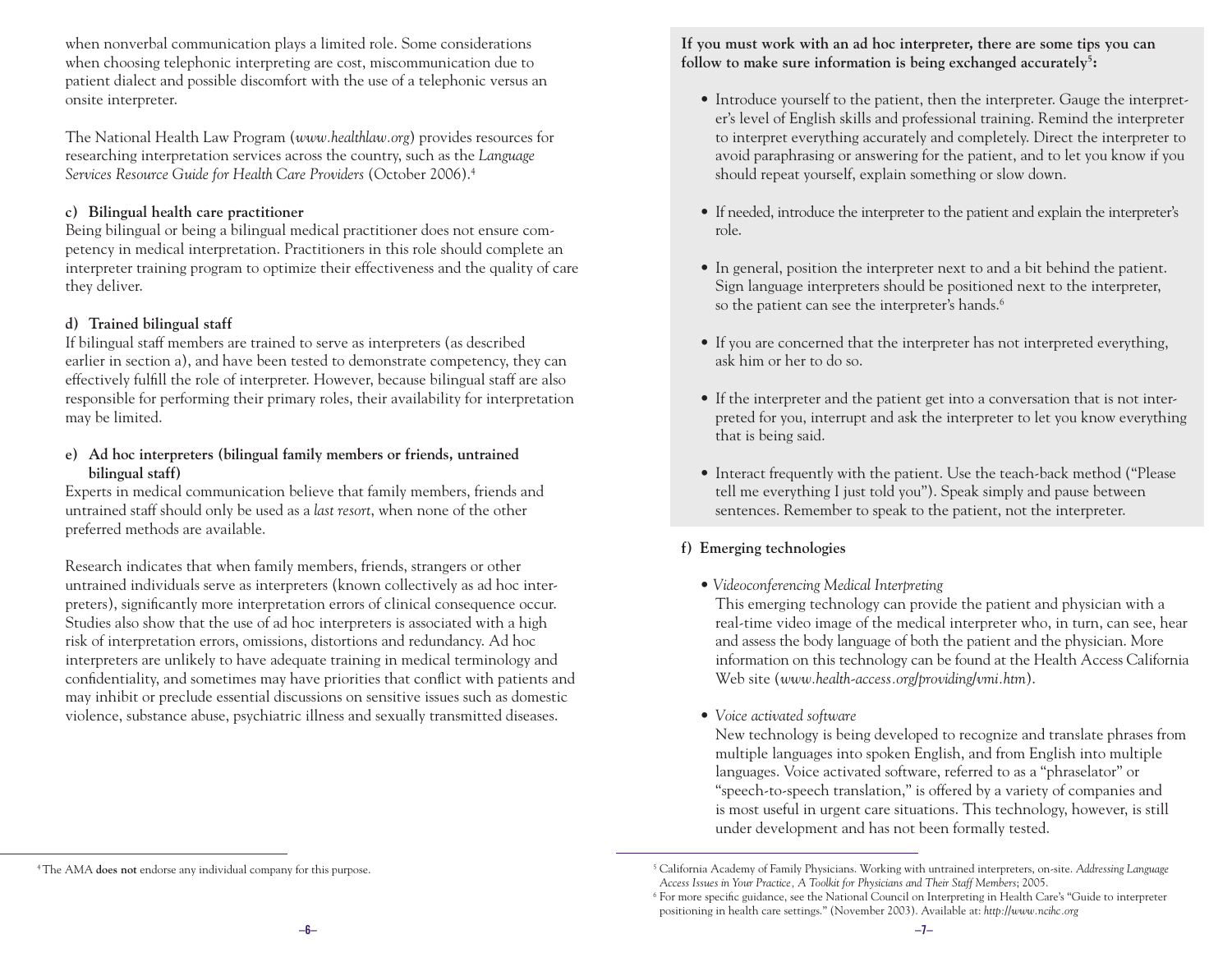### How should physician offices handle telephone calls to and from LEP patients?

- Determine how your staff is handling calls from LEP patients and develop procedures to help them respond to patient communication needs.
- If possible, telephone calls from LEP patients should be answered by bilingual office staff or onsite interpreters.
	- Possible alternatives include enabling staff members to activate three-way calling with a telephonic interpreter or to transfer calls to someone at the office who speaks the relevant language.
	- Otherwise, offices should refer to table 1 and make decisions based on the clinical scenario.
- Answering machine messages should be provided in more than one language (with prompts) if there are a significant number of LEP patients in the practice who speak one or more non-English languages.
	- In the case of a high volume of diverse LEP patients, telephones can be programmed to rollover directly to a phone line with telephonic interpretation services.
- If using an answering service, consider contracting with one whose language capacity mirrors that of your practice.

## What can your office do to improve access to services for LEP patients?

- a) Develop policies and strategies to identify and address your patients' needs for language assistance for both commonly and rarely encountered languages.
	- Create a written plan for coordinating interpretation services and monitoring quality. The plan should describe funding for the services, what modes of interpretation are provided and situations in which each mode may be used.
	- Identify available resources for trained medical interpretation services and the logistical details involved in their use (e.g., availability, cost, number and appropriateness of languages offered).
	- Assign responsibility to a particular work force member for arranging interpretation services when needed. Designate another staff member to take the lead in incorporating language assistance services into continuous quality improvement activities.
- b) Implement a system to track patient need for language assistance services.
	- When an individual schedules an appointment, the work force member making the appointment determines whether an interpreter is needed and in what language.
	- An individual's charts, records or database entries include information on primary language and whether an interpreter is needed or requested.7
- c) Develop policies to govern the use of bilingual work force members as interpreters and service providers.
	- Ensure that bilingual work force members who serve as interpreters are trained a minimum of 40 hours, have been tested and are regularly assessed on the level of services they may be called upon to perform.
		- Make sure that bilingual work force members who serve as interpreters know what duties they are expected and authorized to perform and the limits of these duties.
	- Before you use them on a regular basis, ask contracted interpreters to provide credentials or evidence of language proficiency and interpreter training.
- d) Train clinical and nonclinical staff members on how to work with interpreters.
- e) Inform LEP patients of their rights to interpretation and translation services.
	- Provide patients with information in their primary language or post notices to let them know that interpreters are available and can be requested.
	- Conduct outreach into the community to ensure that patients are aware of your office's ability to communicate with them.
- f) Reserve blocks of time for LEP patients to schedule appointments and arrange for interpreters to be available during these times.
- g) Ensure all signs are understandable (e.g., multilingual or symbol-based).
- h) Provide vital documents and patient education materials in English and in the language of your patients (translated by certified translators). Even though your patients may not read English, someone at home may.

<sup>7</sup> Refer to the Health Research and Educational Trust Disparities Toolkit; 2006. Available at: *www.hretdisparities.org/hretdisparities\_app/index.jsp*